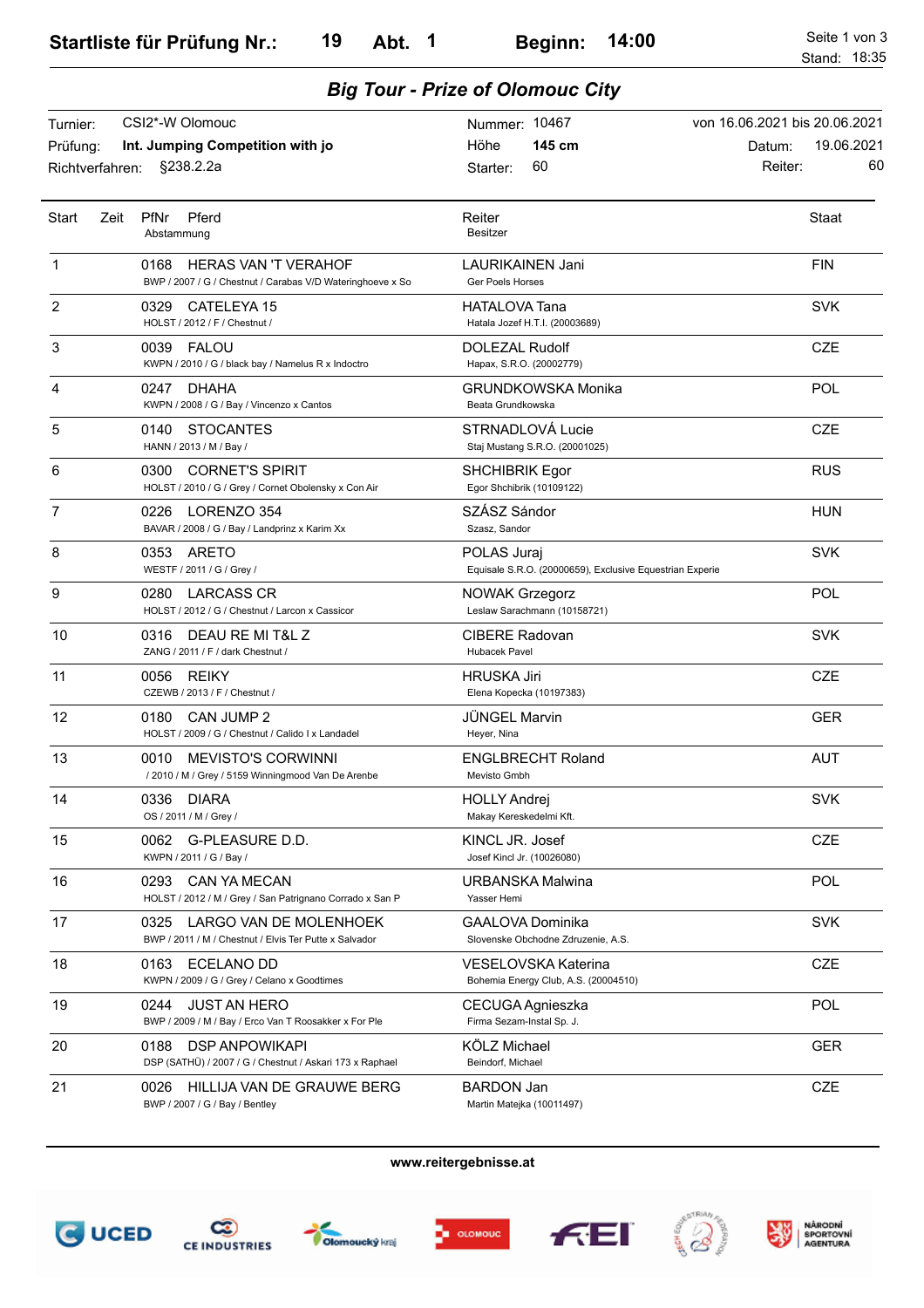## **Startliste für Prüfung Nr.: Abt. Beginn: 19 1 14:00** Seite 2 von 3

|    |                                                                                                |                                                                               | Stand: 18:35 |
|----|------------------------------------------------------------------------------------------------|-------------------------------------------------------------------------------|--------------|
| 22 | 0269<br><b>ROCKY</b><br>PZHK (SP) / 2009 / G / Bay / Caretello B Hol. x Rommel                 | <b>KOZIOL Klara</b><br>Stowarzyszenie-Klub Sportowy Klub Jazdy Konnej Szary M | POL          |
| 23 | STAKKI'S JUMPER<br>0210<br>HSH / 2006 / M / Dark bay / Stakkato Gold x Gouverneur              | SPREHE Jörne<br>Sprehe, Josef                                                 | <b>GER</b>   |
| 24 | 0234<br>DOUBLEM CHACCO<br>/ 2012 / M / Bay /                                                   | ZALOZNIK Luka<br>Julian Mincher (10107649)                                    | <b>MKD</b>   |
| 25 | 0191<br><b>CHILI PALMER</b><br>HANN / 2010 / M / Bay / Chacco-Blue x Sandro                    | MAYER Jürgen<br>Tízholdas Pagony Kft. (20002222)                              | <b>GER</b>   |
| 26 | KALVARIE VAN DE ZELM<br>0297<br>BWP / 2010 / M / Bay / Nabab De Reve x Darco                   | <b>HERCK Andrea</b><br>Andrea Herck                                           | <b>ROU</b>   |
| 27 | <b>KLEINER LORD 16</b><br>0147<br>HOLST / 2007 / G / Bay / Lord Z x Acobat 2                   | SVOBODOVA Tereza<br>Horse Rhythm S.R.O. (20001641)                            | <b>CZE</b>   |
| 28 | LEONARDO VAN DE LEEUWERK<br>0343<br>BWP / 2011 / M / Bay /                                     | <b>KUCHAR Tomas</b><br>Louis Lenaerts (10178771)                              | <b>SVK</b>   |
| 29 | 0004<br><b>GAME DK Z</b><br>ZANG / 2010 / G / Bay / Grison Van Den Bisschop x Matt             | <b>BABANITZ Bianca</b><br>Bianca Babanitz                                     | <b>AUT</b>   |
| 30 | 0250<br><b>ISSEM</b><br>KWPN / 2013 / G / Chestnut /                                           | GRZEGORZEWSKI Adam<br>Sylwia Grzegorzewska (10172016)                         | POL          |
|    | Pause - Break                                                                                  |                                                                               |              |
| 31 | CAMILLA 139<br>0241<br>HOLST / 2010 / F / Bay / Caretino 2 x Coronado 3                        | <b>BRANKA- BORJA Maria</b><br>Piotr Branka (10160212)                         | POL          |
| 32 | 0091<br>OC CALIFORNIA<br>OS / 2009 / F / Bay / Olympic Fire 5                                  | MALÝ Jan<br>Eba Praha S.R.O. (20004267)                                       | <b>CZE</b>   |
| 33 | 0134<br><b>FANTASTICO - TN</b><br>KWPN / 2010 / M / Bay / Eldorado Van De Zeshoek x 5162       | STETINA Jan<br>Schneider Josef                                                | <b>CZE</b>   |
| 34 | 0023<br><b>CACHAS</b><br>HOLST / 2008 / M / Grey / Cachas x Contender                          | <b>ADAM Premysl</b><br>Iva Adamova                                            | <b>CZE</b>   |
| 35 | <b>GLIERITE</b><br>0157<br>KWPN / 2011 / F / Chestnut /                                        | TRETERA Vladimir<br>Corcos Royal S.R.O. (20002123)                            | <b>CZE</b>   |
| 36 | 0222<br><b>GALESTRA</b><br>KWPN / 2011 / F / Chestnut / Bustique x Al Pacino W                 | <b>BÚZA Krisztián</b><br>Kishortobágy 1740 Kft. (20000017)                    | <b>HUN</b>   |
| 37 | 0032<br>CARTHINJO<br>HOLST / 2006 / G / Bay / Carinjo x Carthago Z                             | <b>BIELIKOVA Nikola</b><br>Sapril Eko, Ltd.                                   | CZE          |
| 38 | <b>JESPE</b><br>0059<br>CZEWB / 2012 / G / Bay /                                               | JELINKOVA Veronika<br>Jiri Jelinek (10235095)                                 | <b>CZE</b>   |
| 39 | <b>GROENAANNEMER VD LENTAMEL</b><br>0255<br>SBS / 2012 / G / Chestnut / Nabab De Reve x Toulon | <b>JAGLARZ Julia</b><br>Katarzyna Jaglarz (10197676)                          | POL          |
| 40 | 0064<br>CARDOZO 4<br>WESTF / 2013 / G / Chestnut / Colestus x Lancer III                       | <b>KLUS Marek</b><br>Svatava Zaplatilova (10173955)                           | <b>CZE</b>   |
| 41 | 0016<br>MAGIC 14<br>OS / 2005 / G / Chestnut / Quidam De Revel x Argentinus                    | <b>RAISCH Matthias</b><br>Lea-Florentina Kohl                                 | <b>AUT</b>   |
| 42 | <b>EKATHARINA</b><br>0173<br>HOLST / 2012 / F / Bay /                                          | <b>AHLMANN Pheline</b><br>Lica Servis S.R.O.                                  | <b>GER</b>   |
| 43 | 0094<br><b>HUMAN LEAQUE</b><br>KWPN / 2012 / G / Bay /                                         | MICHLICKOVA Mariana<br>Srpek, S.R.O. (20002137)                               | <b>CZE</b>   |
| 44 | 0211<br><b>BANKIMOON</b><br>OS / 2009 / M / Chestnut / Burberry 9 x Con Capitol                | THEELEN Daniela<br>Gestüt Sprehe Gmbh                                         | <b>GER</b>   |
| 45 | 0271<br>ANASTACIA III<br>HOLST / 2008 / F / Chestnut / Quidam De Revel x Lavall II             | <b>KUBIAK Dawid</b><br>Dorota Zieniewicz                                      | POL          |

**www.reitergebnisse.at**





**Olomoucký** kraj